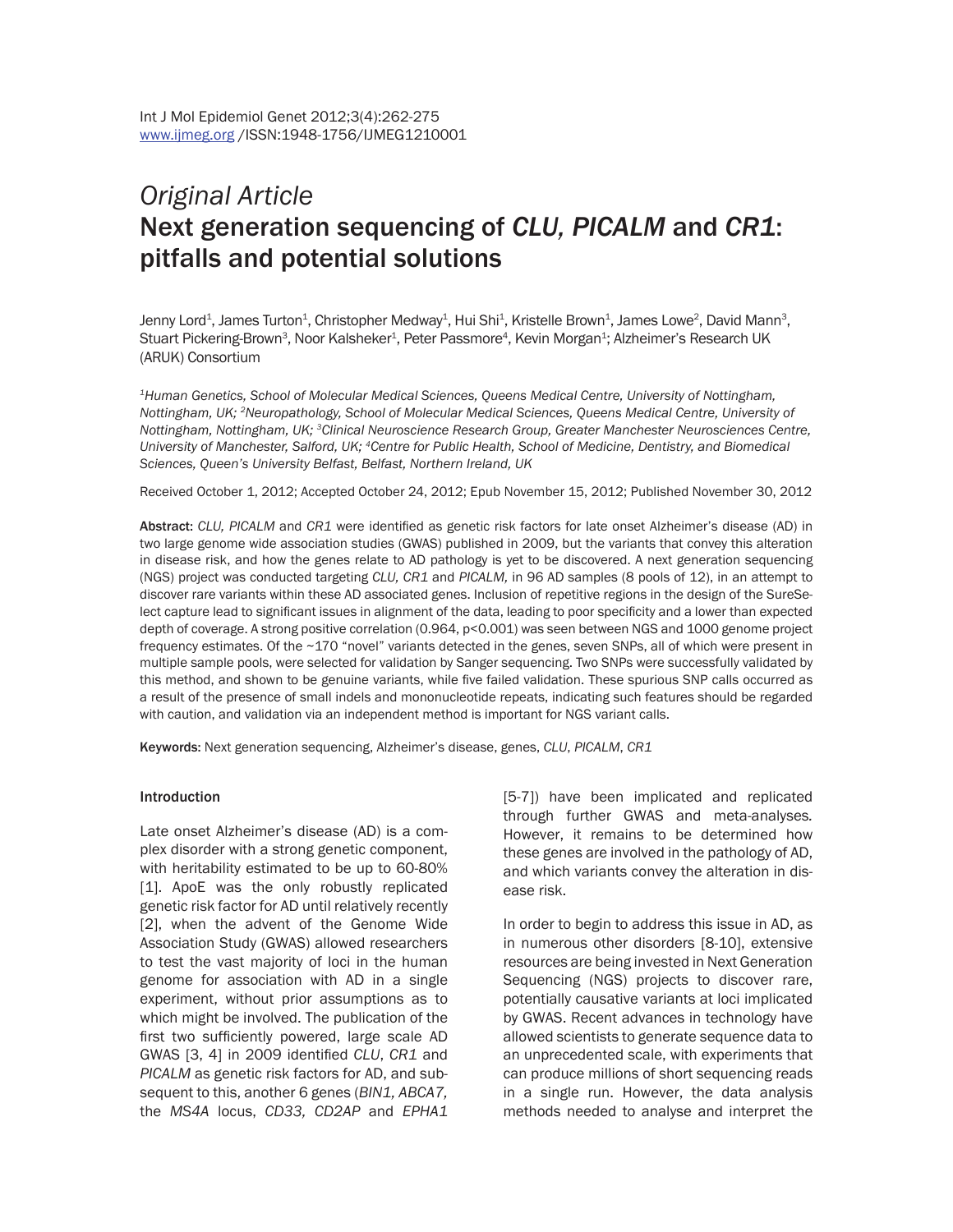output from these experiments are still in their infancy, and at present there is no real "gold standard" for handling this data [11].

Various methods of target enrichment are available which allow researchers to hone in on specific genomic regions of interest [12]. Pooling of samples prior to enrichment and sequencing maximises the utility of NGS technologies, reducing the cost per sample dramatically. This enables far more subjects to be included in studies than would be feasible with individual sequencing or even indexed pooled capture. However, there is a trade off between increasing numbers of individuals within a pool, and the reliability of SNP calls. Increasing samples in a pool decreases coverage per sample, bringing the rate of a singleton SNP within a pool closer to the inherently high error rate of NGS technologies, whereas with individual sequencing, variants are present in approximately 50% of reads, at a given position. Indeed, when utilising a pooling strategy combining the DNA of 75 individuals, a validation success rate of around 20% was achieved for rare variants, compared to an almost 75% successful validation rate with pools of 12 (data unpublished). Estimating the frequencies of variants from pooled data is also reportedly unreliable, making comparisons between case and control allele frequencies for disease association testing problematic [13].

Repetitive DNA, which comprises around half of the human genome [14], and ranges from short stretches of mononucleotide repeats, to large segmental duplications, brings significant challenges for NGS projects. The main area where this presents an issue is in mapping short sequencing reads to the reference genome, since it can lead to reads having multiple potential alignment locations. Alignment programs may deal with the issue by reporting the best match only; by discarding all reads that map to multiple locations (or >n locations); or by reporting all potential alignment locations [14]. None of these methods is satisfactory, as data will be lost or aligned inaccurately, which may lead to erroneous variant calls in downstream analysis.

Given the current high error rates of NGS technologies and issues achieving accurate alignment, particularly around repetitive regions [14], validation of putative variants detected in NGS data via an independent method is important.

An NGS project was conducted targeting *CLU, CR1* and *PICALM,* in 96 AD patients, in an attempt to discover rare variants within these genes. A subset of SNPs from this NGS data were selected for validation via Sanger sequencing [15] to explore some of the potential issues mentioned above.

## Materials and methods

# *NGS*

All subjects gave informed consent to be included in the study, which was granted approval by the local Ethics Committee. 96 AD samples were obtained from two UK centres – The University of Nottingham Brain Bank and Manchester Brain Bank (48.4% female, 51.6% male; mean age at onset 70.4 years, standard deviation 11.77). ApoE alleles; ε2 - 5.7%; ε3 - 63.5%; ε4 - 30.8%). Both of these resources comprise part of the ARUK brain bank, which has been used in such projects as the GWAS that first implicated *CLU* and *PICALM* in AD risk [3]. This quantity of samples gave 80% power to detect variants with minor allele frequencies (MAF) down to 0.85%, based on the equation n=log(1-p)/log(1-MAF) where n is the number of chromosomes, p is power, and MAF is minor allele frequency. Whole genomic DNA was combined into 8 equimolar pools of 12 samples. Individual DNA samples were assessed for quality using agarose gel electrophoresis, with samples showing signs of degradation rejected from the study. The Invitrogen Quant-iT™ dsDNA Broad Range Assay Kit (Life Technologies™, NY) was used to quantify the DNA concentrations to allow for accurate pooling. Enrichment of the genomic regions of interest (*CLU*, *PICALM*  and *CR1,* totalling 292kb) was performed using Agilent's Sure Select XT Custom kit (Agilent Technologies, CA). SureSelect baits were designed to capture the whole gene (introns and exons), using 5x tiling, without repeat masking. Design of baits with and without the repeat masker made it possible to ascertain the proportion of each region that would not be targeted, were the repeat masker utilised; effectively the proportion of repetitive DNA in the region, although the masking method used is arguably over conservative. The region to be sequenced was also extended to include flank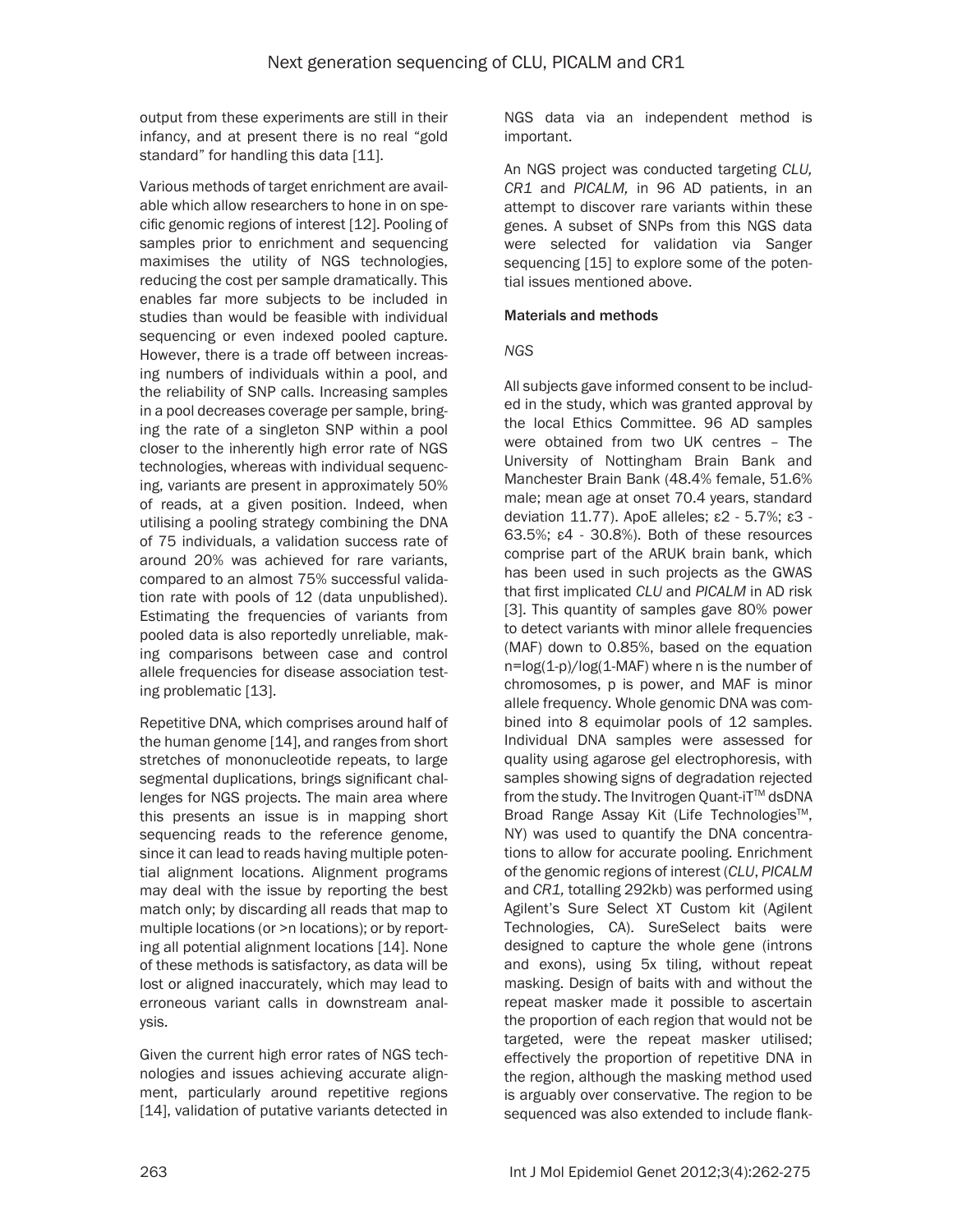ing regions demonstrating notable conservation across vertebrate species (areas >100bp showing at least 70% sequence identity between man, macaque, dog and mouse), up to a maximum of 5kb from the genes, using the ECR browser (http://ecrbrowser.dcode.org/) [16]. Sequencing was conducted on Illumina's GAIIx (Illumina Inc. CA), with one pool per lane on a flow cell producing 38bp single-end reads. Both of these processes were conducted by Source Bioscience (http://www.sourcebioscience.com/), following manufacturer's protocols.

## *Data analysis*

Alignment of the sequence data was performed using BFAST v0.6.5a (Blat-like Fast Accurate Search Tool - http://bfast.sourceforge.net [17]), following the protocol in the program's manual with default settings for short singleend Illumina sequencing reads, to hg19 [18]. The quality of the alignment was assessed using SamStat [19]. SAMTools [20] v1.17 was used for basic file manipulation. Integrative Genomics Viewer [21] (IGV) v2.0 was used to visualise the aligned sequencing reads.

CRISP [22] v5, a program specifically designed for variant calling in NGS data from pooled samples, was used to identify SNPs and small indels, following the program's manual, with default settings.

Basic annotation of the polymorphisms called by CRISP was conducted using Ensembl's Variant Effect Predictor [23] (VEP, accessed November 2011), which provided information on where the variants lie in relation to the major transcripts of each gene and whether these were novel or had been documented in dbSNP.

Only variants which did not have known colocated variants (as determined by the VEP) were taken forward to further analysis. To minimise the chance of pursuing false positive variants, an additional filtering step was applied: variants which featured in less than 4% of the total number of reads in the pool in which they occurred were disregarded, since on average a singleton variant in a pool of 12 individuals (24 chromosomes) would be expected to be present in 4.2% of the reads.

The Genome Analysis Tool Kit (GATK) [24] v1.1.10 was used to perform local realignment around known indels and base quality score recalibration [25], using variant data from dbSNP 134, on the complete data for each of the genes. Both processes were run following the default protocol documented on the GATK online user guides. CRISP was then re-run on the realigned, recalibrated data.

# *Sanger validation*

PCR primers were designed to amplify a region including at least 100bp either side of the position of interest (SNPs listed in Table  $1$ ) using Primer3 [26] v0.4.0 (http://frodo.wi.mit.edu/). Specificity for each primer pair was checked using UCSC's [27]; Virtual PCR function (http:// genome.ucsc.edu/cgi-bin/hgPcr), and the primer binding sites were determined to be free of known polymorphisms using NGRL Manchester's SNPCheck v2.1 (https://ngrl.manchester.ac.uk/SNPCheckV2/snpcheck.htm). PCR optimisation and amplifications were completed following standard laboratory protocol (reaction mix: 1xPCR buffer (Roche Diagnostics Corp., IN); 200µM dNTPs (Fermentas); 1µM of each primer (Eurogentec Biologics, Belgium); 1 unit Taq DNA Polymerase (Roche, Diagnostics Corp., IN); plus molecular grade water up to a final volume of 30µl. Primer concentrations were halved for 8:27466924 and doubled for 1:207690803 after optimisation. Thermal cycling conditions used were 94°C for two minutes; 30 cycles of 94°C for 30 seconds, appropriate annealing temperature for 1 minute, 72°C for 1 minute; and finally 72°C for 7 minutes). Primer sequences and annealing temperatures are shown in Supplementary Table 1. Sequencing was conducted using PCR primers with Applied Biosystems BigDye Terminator v3.1 chemistry, run on the ABI 3130xl (Applied Biosystems, CA). Chromas Lite v2.01 (http:// www.technelysium.com.au/chromas\_lite.html) was used to visualise electropherograms which were assessed by eye to determine genotype. In each case, one pool of samples (12 individuals) was Sanger sequenced. The pool to be sequenced was selected based on having the highest proportion of alternative reads at the position of interest.

Tabix [28] was used to obtain variant information from 1000 genomes [29] release 20110521 and an in-house compiled Perl script was used to extract information of interest (variants and European population frequen-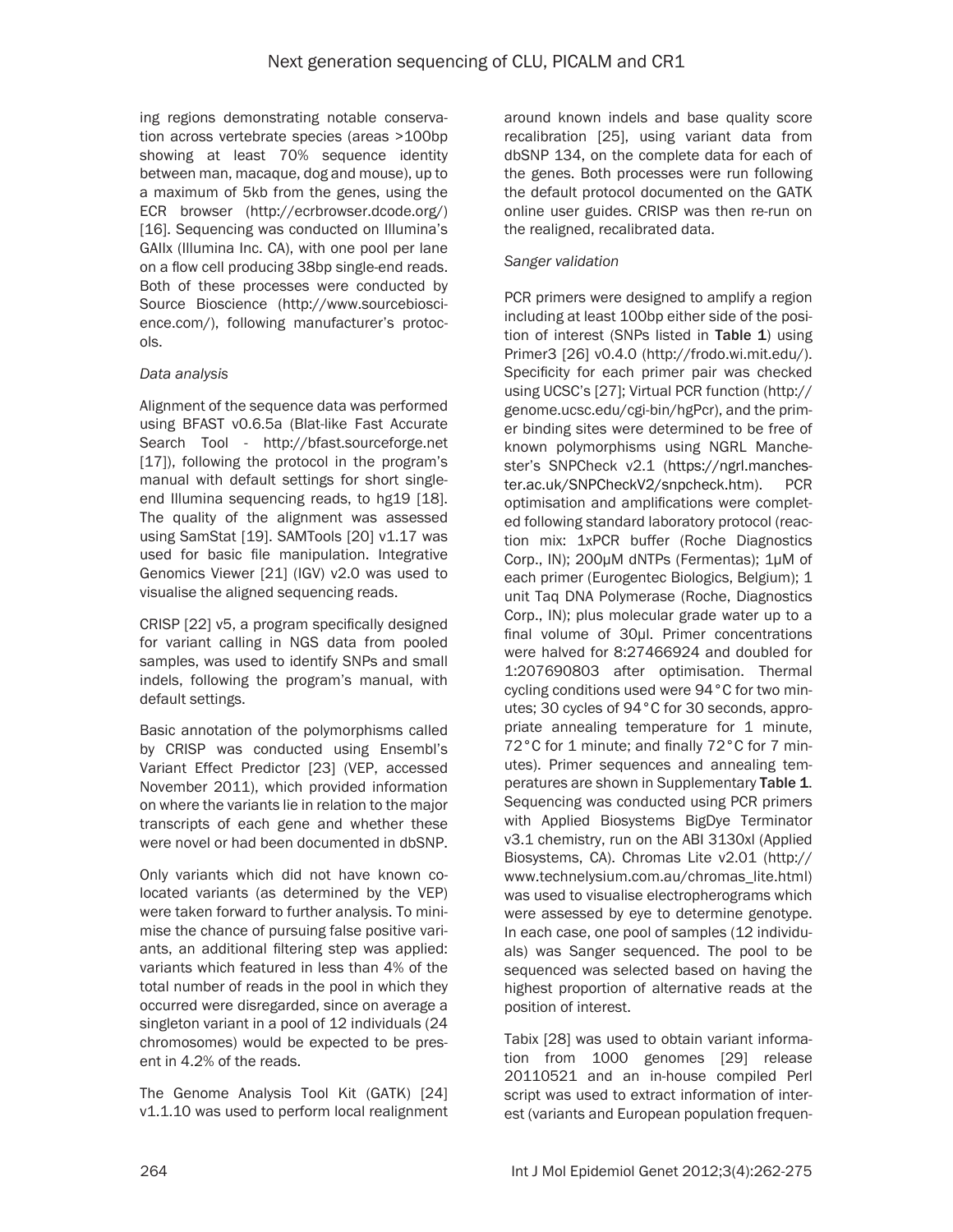

Figure 1. Sequence context of spurious SNPs called next to mononucleotide repeats, which failed validation by Sanger sequencing. The SNP shown in bold is the variant Sanger sequencing was designed to validate. Variants shown below the sequence are all present in dbSNP. A: False C/A variant call within *CLU* at position 8:27466924 (8:27466910-27466925 shown). B: Spurious T/A SNP call in *CLU* at 8:27473743 (8:27473741-27473756 shown). C: False positive SNP call at position 11:85668102 within *PICALM* (11:85668090-85668104 shown). \*Other variants called by CRISP.

cy data) from this. SPSS v16 was used to calculate correlation coefficients between CRISP and 1000 genomes frequency data.

# Results

Following alignment with BFAST of the ~350 million reads obtained from the NGS run, the average coverage per individual across the three genes was 17.4x (18.1x, 21.5x and 13.9x for *CLU, PICALM* and *CR1* respectively). Sequencing characteristics from the experiment are shown in Table 2.

The number of variants detected by CRISP in each of the genes is summarised in Table 3, both before and after realignment and recalibration of the data with GATK. The table also shows the number of common (MAF >5%) SNPs listed within dbSNP 134 in the targeted regions, and how many of these were detected within our data (in each case this remained the same pre- and post- GATK). As a positive control, the CRISP output was compared with variants which had a MAF between 0.85-1% in the 1000 genomes project EUR population data (i.e. the minimum MAF the study had 80% power to find). Six of the thirteen variants received particularly poor coverage in our data (<10x per individual). Of the remaining seven, four were successfully identified in our data, demonstrating the capability of this method to detect variants in this range of MAF. The final three appeared to be non-variant sites in our 96 samples.

In order to ascertain the accuracy of the frequency estimates from CRISP, MAF estimates (based on percentage of alternative reads – a surrogate for MAF) from CRISP for all of the SNPs called in the three genes were compared with MAFs from the 1000 genomes project (European population). A strong, significant positive correlation was observed between datasets (Spearman Correlation Coefficient=0.964, p=<0.001).

The seven SNPs selected for Sanger Validation were chosen on the basis of having no co-located variant (as determined by Ensembl's VEP)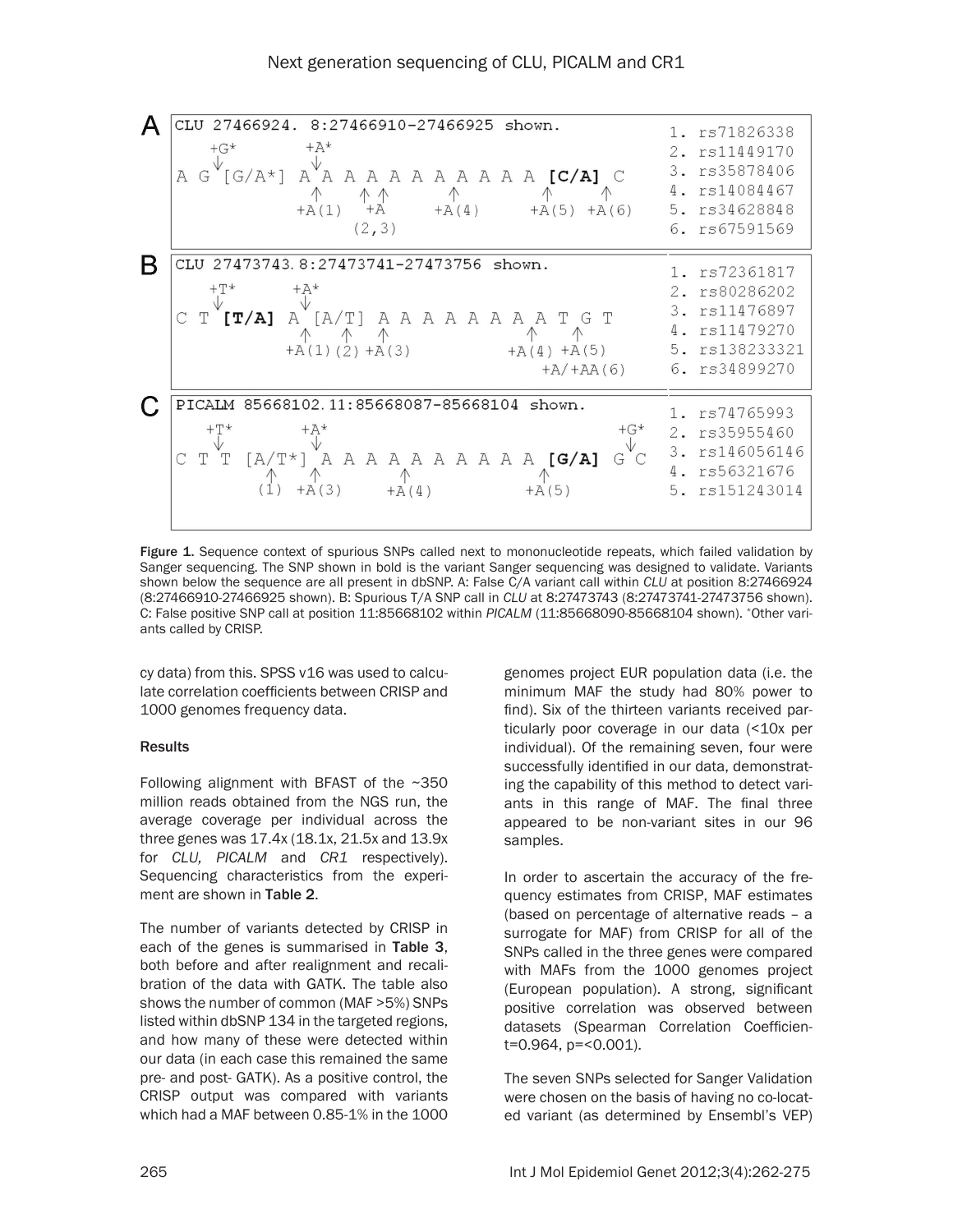| Gene          | Chr          | Coordinate | Alleles | Frequency<br><b>Alternative Calls</b> | Fold Coverage<br>per individual | Location in gene <sup>*</sup> | rs number   | Inclusion<br>in project |
|---------------|--------------|------------|---------|---------------------------------------|---------------------------------|-------------------------------|-------------|-------------------------|
| <b>CLU</b>    | 8            | 27452179   | G/T     | 0.07                                  | 23.69                           | 3.5kb downstream              |             | Targeted                |
|               | 8            | 27452243   | A/T     | 0.05                                  | 24.13                           | 3.5kb downstream              |             | Incidental              |
|               | 8            | 27466924   | C/A     | 0.11                                  | 17.89                           | Intron 2                      |             | Targeted                |
|               | 8            | 27473743   | T/A     | 0.19                                  | 18.11                           | 1.5kb upstream                |             | Targeted                |
| <b>PICALM</b> | 11           | 85668102   | G/A     | 0.11                                  | 16.74                           | 1.5kb downstream              |             | Targeted                |
|               | 11           | 85668163   | G/A     | 0.27                                  | 19.11                           | 1.5kb downstream              | rs622110    | Incidental              |
|               | 11           | 85692077   | C/T     | 0.05                                  | 22.90                           | Intron 18                     | rs139710547 | Targeted                |
|               | 11           | 85692181   | A/C     | 0.63                                  | 18.46                           | Exon 18 (synonymous)          | rs76719109  | Incidental              |
|               | 11           | 85774424   | T/G     | 0.24                                  | 16.41                           | Intron 2                      |             | Targeted                |
|               | 11           | 85774562   | T/G     | 0.46                                  | 18.55                           | Intron 2                      | rs3016786   | Incidental              |
| CR1           | $\mathbf{1}$ | 207690803  | T/C     | 0.07                                  | 19.57                           | Intron 4                      | rs144047769 | Targeted                |
|               | $\mathbf{1}$ | 207690871  | G/C     | 0.19                                  | 18.40                           | Intron 4                      | rs10863358  | Incidental              |

Table 1. Information on SNPs for sanger sequencing validation

Information on all of the SNPs for which validation by Sanger sequencing was attempted. Coordinates stated give genomic position in hg19. \*Relative to CLU transcript ENST0000031-6403, PICALM transcript ENST00000447890, CR1 transcript ENST00000367049. Distances stated are approximate.

#### Table 2. Sequence characteristics

| Gene   | Size of region<br>targeted | Reads mapped to<br>region (all pools) | % Reads mapped<br>with quality $>30^*$ | Average<br>coverage | % Target region >10x<br>coverage per individual | % Target region >20x<br>coverage per individual | % Repetitive DNA<br>within targeted region |
|--------|----------------------------|---------------------------------------|----------------------------------------|---------------------|-------------------------------------------------|-------------------------------------------------|--------------------------------------------|
| CLU    | 24.4kb                     | 1115695                               | 94.7                                   | 18.1                | 72.3                                            | 27.1                                            | 34                                         |
| PICALM | 118.3kb                    | 6437215                               | 93.7                                   | 21.5                | 82.5                                            | 49.0                                            | 34                                         |
| CR1    | 149.2kb                    | 5252304                               | 67.6                                   | 13.9                | 53.7                                            | 29.4                                            | 48                                         |

Details of sequence characteristics from the NGS project, including information on the targeted region (region size, and the proportion of that region that would not have been targeted if the repeat masker was utilised in the experimental design); the number and quality of reads mapped; average coverage; and the proportion of the region with >10x and >20x coverage per individual. \*>30 is the maximum quality score category using the SamStat tool.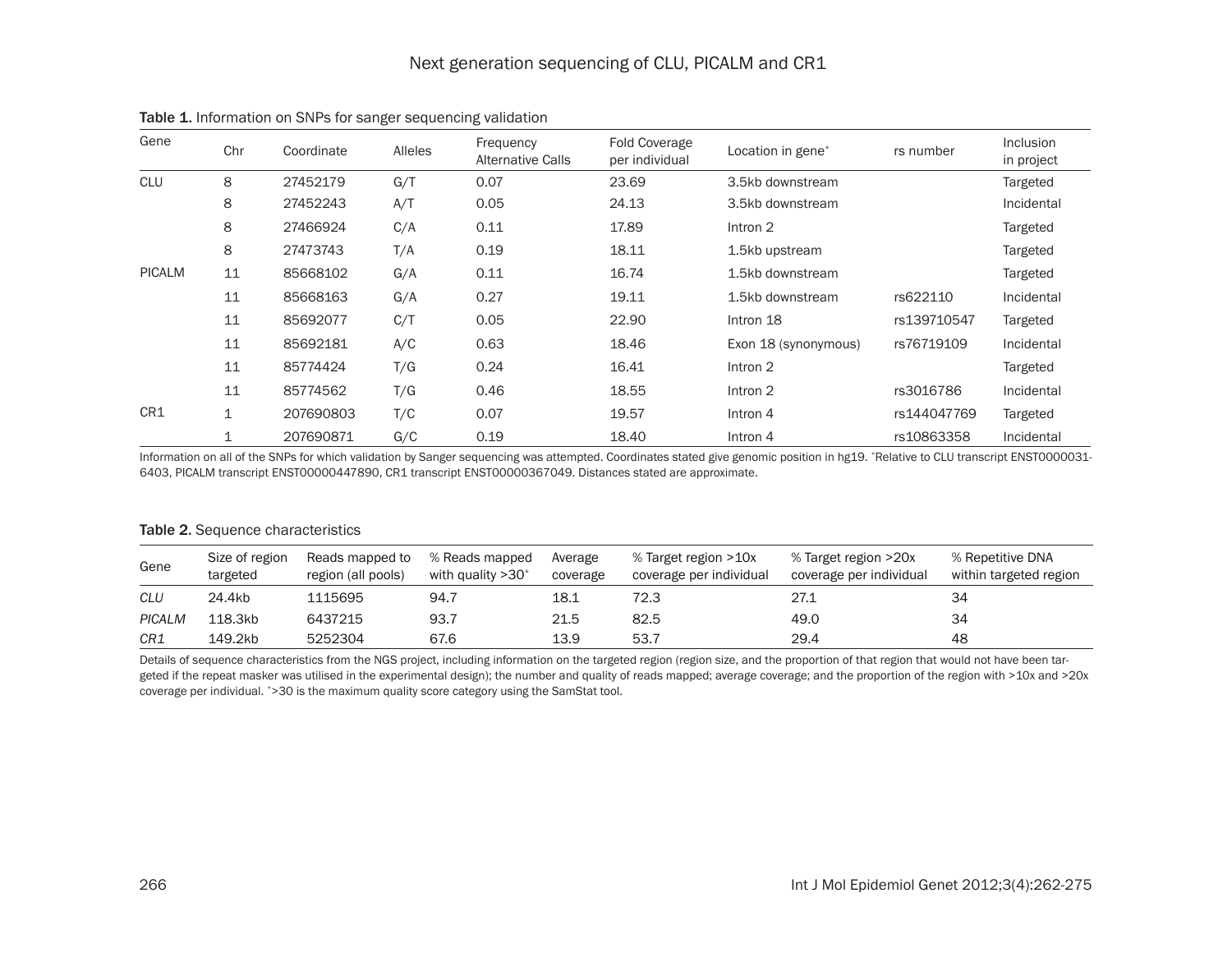#### Table 3. Variants detected in NGS data

| Gene       | <b>Total Variants</b> | <b>Total SNPs</b><br>$(pre-GATK)$ | <b>Total SNPs</b><br>(post-GATK) | Total Indels<br>$(pre-GATK)$ | Total Indels<br>(post-GATK) | Novel Variants* | Common $(>5%)$<br>dbSNPs found (out of) |
|------------|-----------------------|-----------------------------------|----------------------------------|------------------------------|-----------------------------|-----------------|-----------------------------------------|
| <b>CLU</b> | 99                    | 79                                | 76                               | 20                           | 25                          |                 | 20(20)                                  |
| PICALM     | 541                   | 428                               | 414                              | 113                          | 116                         | 100             | 117 (117)                               |
| CR1        | 291                   | 253                               | 248                              | 38                           | 48                          | 34              | 70 (75)                                 |

Number of variants (SNPs and indels) called from the NGS data by CRISP in each of the genes, the effect GATK had on these numbers, and how many common SNPs documented within the gene regions were found in our dataset. \*As determined by Ensembl's VEP.

#### Table 4. Validated SNPs

| Chr | Coordinate | Alleles | Alternative Allele Call<br>Frequency (CRISP -<br>all pools) | 1000<br>genomes<br>MAF (EUR) | Alternative Allele Call<br>Frequency (CRISP -<br>sequenced pool) | Alternative Alleles<br>(Sanger - sequenced<br>pool) | Alternative Allele<br><b>Frequency (Sanger</b><br>- sequenced pool) |
|-----|------------|---------|-------------------------------------------------------------|------------------------------|------------------------------------------------------------------|-----------------------------------------------------|---------------------------------------------------------------------|
| 11  | 85668163   | G/A     | 0.268                                                       | 0.244                        | 0.707                                                            | 10                                                  | 0.417                                                               |
| 11  | 85692077   | C/T     | 0.046                                                       | 0.016                        | 0.103                                                            | 3                                                   | 0.125                                                               |
| 11  | 85692181   | A/C     | 0.632                                                       | 0.583                        | 0.929                                                            | 19                                                  | 0.792                                                               |
| 11  | 85774562   | T/G     | 0.460                                                       | 0.422                        | 0.362                                                            | 10                                                  | 0.417                                                               |
| 1   | 207690803  | T/C     | 0.067                                                       | 0.021                        | 0.333                                                            | 3                                                   | 0.125                                                               |
| 1   | 207690871  | G/C     | 0.194                                                       | 0.214                        | 0.050                                                            | 4                                                   | 0.167                                                               |

SNPs which were successfully validated by Sanger sequencing. The number of alternative alleles within the pool sequenced facilitated the determination of the genuine MAF within that pool (assuming Sanger results reflect true allelic counts). This was then compared to the alternative allele call frequency from the same pool in CRISP, giving a reflection of the accuracy of the CRISP frequency estimates at a much finer level than the total 96 samples allows.

#### Table 5. Validated indels, miscalled by CRISP as SNPs

| Chr | Coordinate | Alleles | Actual<br>Variant | Coordinate<br>of indel | Alternative<br>Allele Call<br>Frequency<br>(CRISP - all<br>pools) | 1000 genomes<br>frequency (EUR) | rs number         | Alternative<br>Allele Call<br>Frequency (CRISP<br>- sequenced pool) | Alternative<br>Alleles (Sanger<br>- sequenced pool) | Alternative Allele<br><b>Frequency (Sanger</b><br>- sequenced pool) |
|-----|------------|---------|-------------------|------------------------|-------------------------------------------------------------------|---------------------------------|-------------------|---------------------------------------------------------------------|-----------------------------------------------------|---------------------------------------------------------------------|
| 8   | 27452179   | G/T     | ins -             | 27452180               | 0.145                                                             | 0.26                            | rs146954978 0.232 |                                                                     |                                                     | 0.125                                                               |
| 8   | 27452243   | A/T     | Г ins             | 27452242               | 0.099                                                             | 0.17                            | rs35598594        | 0.115                                                               |                                                     | 0.042                                                               |
| 11  | 85774424   | T/G     | TA del            | 85774420               | 0.42                                                              | Not available                   | rs112671434       | 0.455                                                               |                                                     | 0.708                                                               |

Details of the indels discovered at the sites of spurious SNP calls, all of which had been previously recorded in dbSNP.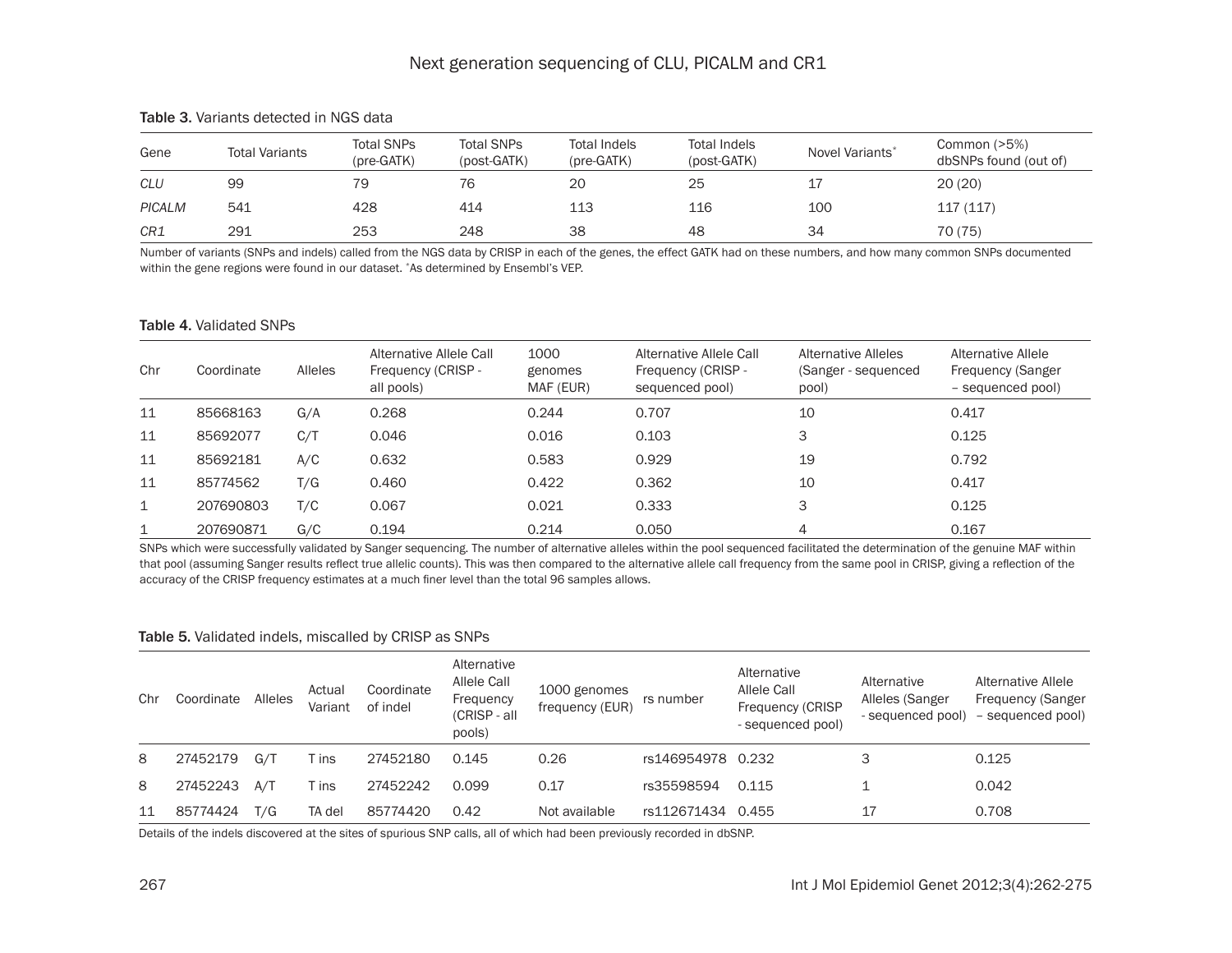

Figure 2. Depth of coverage at repetitive regions. Combined images from IGV and UCSC (http://genome.ucsc.edu) to show the drop off in coverage of NGS reads at repetitive regions in the genome. The gray graph in the top panel is from IGV. The height of the graph is proportional to the depth of coverage at a given genomic position. The gray bars in the panel below are taken from the Repeat Masker track of UCSC and show the location of repetitive DNA; with the depth of colour being proportional to the strength of the repeat sequence. The list on the left hand side explains the class of repetitive element present. The region displayed is from the 3' end of *CLU*, but is representative of the data as a whole. Vertical coloured bars within the IGV image indicate variant sites within the data, where not all base calls match the reference.

and having the alternate allele occur in >5% of sequencing reads at that position. Given the apparent commonality of these variants in our data, the fact that they had not been documented prior to the extensive resequencing efforts of the 1000 genomes project, if at all, seemed worthy of investigation. Other variants called by CRISP which fell within the regions sequenced were also considered in the analysis. Information on all of the SNPs Sanger sequenced is presented in Table 1.

Of the 12 putative SNPs included in Sanger sequenced regions, six were found to be genuine (Table 4). Reliability of frequency estimates could also be assessed once the number of actual alternative alleles in a pool was established by Sanger sequencing. Each alternative allele should contribute ~4.2% of reads to the pool total, assuming equal representation. The relationship between the number of actual alternative alleles and the proportion of NGS reads they make up is shown in Table 4.

Three of the remaining SNPs were not found to be present in the samples Sanger sequenced, but instead small indels were found at the suggested variant sites (all which were also called by CRISP). These variants are summarised in Table 5.

The final three SNPs (8:27466924, 8:27473743 and 11:85668102) were not validated by Sanger Sequencing. All three of these putative variants occurred adjacent to mononucleotide polyA repeats, with numerous other potential variants in the immediate area, called by CRISP or present in dbSNP 134 (see Figure 1). When CRISP was run on GATK realigned and recalibrated data, the 8:27466924 and 11:8566- 8102 SNPs were no longer called, and 8:27473743 went from being called as present in all pools to only being present in two (including the pool Sanger Sequenced). Within each of the polyA repeats, CRISP also called a +A insertion, all of which persisted following GATK realignment and recalibration. There are also multiple +A insertions reported in dbSNP for each of the mononucleotide repeat sites, which suggests these may be genuinely variant. Due to the issues even Sanger sequencing has in dealing with mononucleotide repeats, our findings were inconclusive as to whether there were genuine variations in the number of A nucleotides present at these sites.

# **Discussion**

# *NGS data*

The percentage of reads which mapped to the target region was lower than expected, resulting in lower than anticipated coverage of the targeted areas. SureSelect has been reported to return 40-50% [30] of reads on target, although with the custom kits it can be lower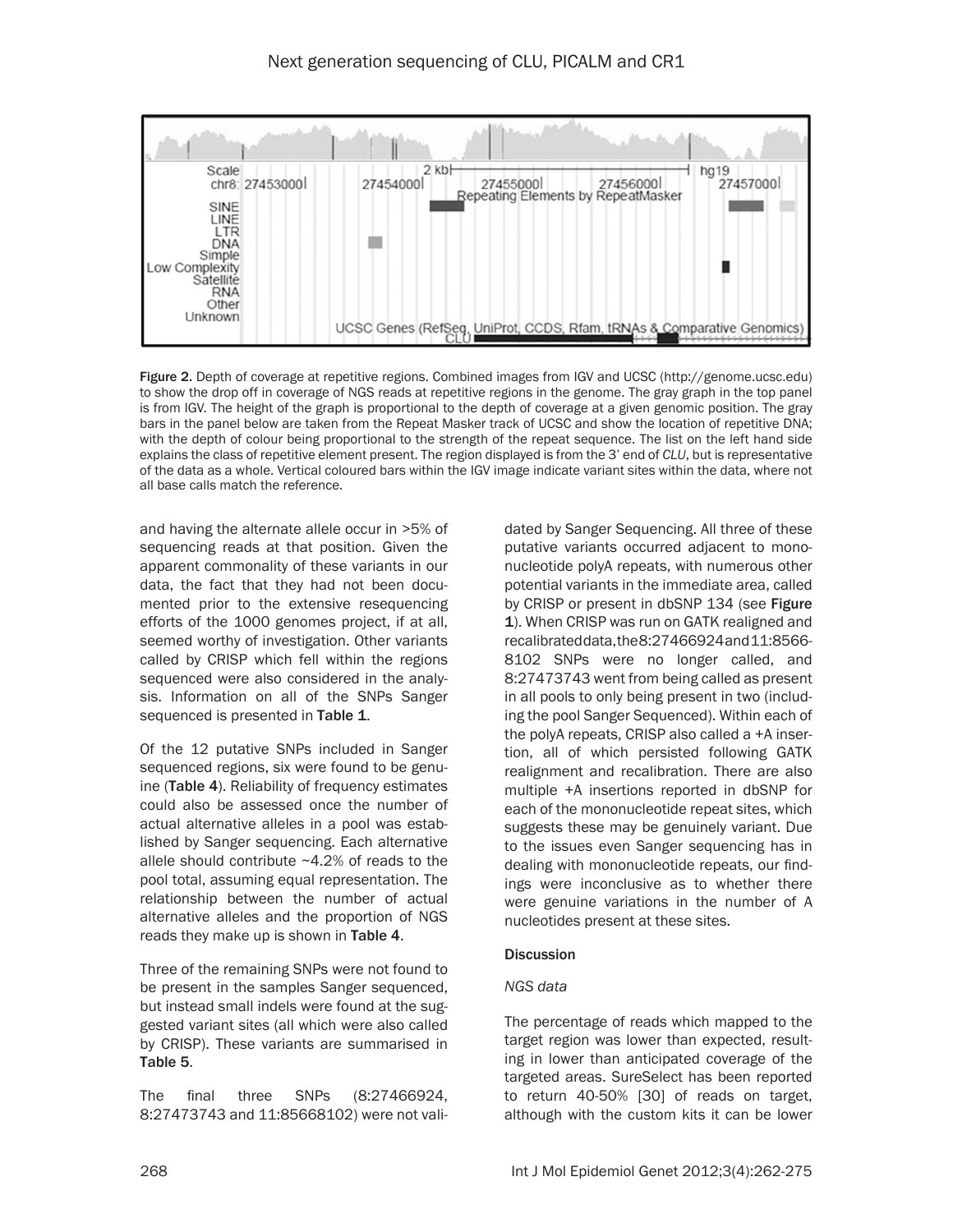[31]. The figures for average coverage of the three genes are actually deceptively low – repetitive regions within the genes tended to have few reads aligned to them, lowering the calculated coverage. An optional repeat masker (based on RepBase [32] v9.11) could have been used when designing the SureSelect baits, which would have prevented strongly repetitive regions from being targeted. However, this was not used in the design of this experiment as it was deemed overly conservative (masking out 34%, 34% and 48% of *CLU, PICALM* and *CR1* respectively). However, when images from IGV and UCSC are compiled, as in Figure 2 [18, 21, 27], it can be seen that the regions that would have been repeat masked and therefore not baited, generally had extremely low coverage, so no real information was gained by targeting these regions. Additionally, allowing these repetitive regions to be included in the bait design will have reduced the specificity of the capture, as non-target, similar DNA will also have been pulled down, reducing the recovery of the true target region, and limiting the number of reads which could be uniquely mapped.

For CR1, around 40kb of the ~150kb region targeted received effectively no coverage, reducing the average for the whole region. This gap in the sequencing is as a result of the nature of the *CR1* gene. *CR1* encodes complement receptor 1, a membrane glycoprotein and the main receptor for complement proteins C3b and C4b. There are four different CR1 isoforms, encoded by CR1-A (the F allele), CR1-B (the S-allele), CR1-C and CR1-D, with allele frequencies in Caucasian populations of 0.83, 0.15, 0.01 and <0.01 [33] respectively. The proteins differ in the number of C3b binding sites present, and the different alleles are thought to have arisen from unequal crossover events involving a stretch of DNA encoding this. CR1-C which encodes the smallest isoform has a single C3b binding site, and thus a single copy of this stretch of DNA, but alleles encoding the larger isoforms with multiple C3b binding sites will have multiple copies of this region, making accurate alignment of reads virtually impossible. A recent study [34] which used multiplex amplicon quantification to distinguish F- and Salleles found an association between the S-allele (with an extra C3b binding site) and increased AD risk, however, with our methodology it was not possible to determine genotypes

for this polymorphism within sample pools, let alone within individual samples.

When repetitive DNA comprises such a large proportion (~50% [14]) of the human genome, these regions cannot simply be ignored, but nor can they be accurately sequenced, given the current technology and data analysis methodologies available. The *CR1* example above demonstrates that repetitive DNA can be biologically important and disease relevant, but whether this is a common phenomenon or an isolated example remains to be seen.

This study had 80% power to detect variants with a MAF down to 0.85%. This figure is a higher frequency than the multiple individual variants Bettens *et al*. found in their study, however significantly more samples (several thousand) were included in their resequencing approach targeting *CLU* exons [35]. The study here documented used less samples, so would not be expected to find so many extremely rare variants, but has strengths in its coverage of full exonic, intronic and potential regulatory regions. That said, CRISP did detect several variants (rs185685560, rs188050008, rs186- 928661 and rs1834226) which all have MAFs as low as 0.13% in the 1000 genomes EUR population data. Of the 13 variants with MAFs from 0.85-1% in the 1000 genomes data for these genes, nine were not identified in our samples. Although it is likely some of these rare variants were simply not present in our sample set, some were likely missed due to poor coverage of the regions. This limitation arose through the inclusion of repetitive regions in the study design, creating issues during alignment, which could have been improved via the use of pairedend rather than single-end reads.

# *Sanger validation*

Overall, the total number of variants called by CRISP in the three genes was 761 SNPs and 171 indels, of which over 150 were without colocated variants. All of the SNPs listed in dbSNP 134 with CEU frequencies >5% within the targeted regions were found in our data (see Table 3), with the exception of five in *CR1*, likely due to the coverage issues mentioned above. This indicates a low false negative rate, for common SNPs at least. The strong positive correlation between 1000 genomes and CRISP frequency estimates for all CRISP called SNPs indicates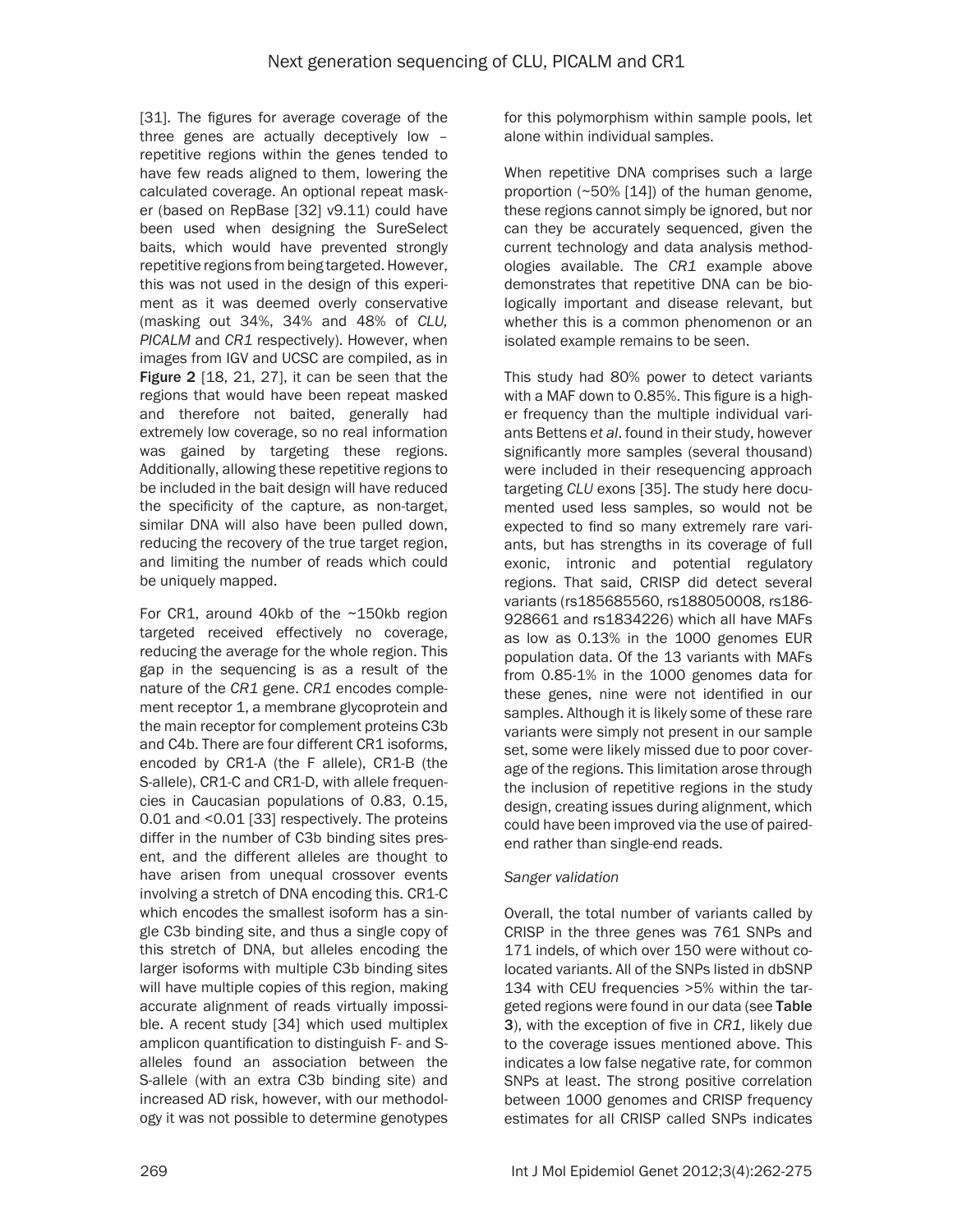that even from pooled data, frequency estimates can be considered reasonably accurate, although it should also be noted that as only AD patients were included in this sequencing project, deviance from a perfect correlation could be indicative of disease association. A recent paper [13] commented that frequency estimates from pooled samples were not generally accurate enough to use in meaningful association testing between case and control groups, however, the strong correlation between CRISP and 1000 genomes frequencies in our data suggests otherwise.

However, comparison of the actual number of alleles within a pool and the CRISP frequency does not support this. Sanger sequencing allowed the determination of the exact number of alternative alleles within a pool for the validated SNPs. Frequency estimates from pooled data are based on the assumption that each allele contributes equally to the total number of reads. If this assumption is incorrect, frequency estimations will not be accurate. For the majority of the variants considered in this study, there is a discrepancy between the number of alternative alleles within the Sanger sequenced pools, and the frequency estimation from CRISP, which could indicate the assumption is invalid and alleles are not equally represented. This could occur as a result of inaccurate pooling, resulting in DNA from certain subjects being over or under represented. Alternatively, it may reflect inherent biases in the target enrichment or NGS processes if DNA from certain individuals is captured or sequenced to a lesser extent. The more samples included in a study, the more accurate estimations of frequency will become [36], so when the full 96 are considered, frequency estimates improve, but this does not mean samples are being equally represented, which should be acknowledged during analysis. It is possible that while keeping a small number of samples per pool ensures accurate variant calls, it actually reduces the reliability of frequency estimates for those pools.

With so many potential variants arising from even relatively small scale resequencing projects, it is crucial to minimise the amount of false positive variants, hence why validation via an independent methodology is important. Half of the putative SNPs in the Sanger sequenced

regions were validated as being genuine SNPs, but this included only two which were deliberately targeted for validation, and almost all of the variants which were incidentally sequenced as they fell within the amplicons to be sequenced. Bansal *et al.* [37] estimated a false positive rate of <1% using CRISP, which is significantly lower than our 50%. However, our rate would be expected to be higher than this, since many of the SNPs selected for validation were in possession of unusual characteristics (e.g. being present in all pools sequenced).

The location of these variants relative to the major transcripts of their respective genes is given in Table 1. The majority are deeply intronic, so are unlikely to be affecting splicing activity. One variant (11:85668163) falls around 1.5kb downstream of *PICALM*, where it is not likely to be affecting the gene's function or regulation. None of the variants show a high degree of conservation. The other SNP, at 11:85692181, is a synonymous exonic change, which whilst not affecting the primary sequence of the protein, could be having an effect on splicing regulatory elements or mRNA structure. Functional studies would be needed to clarify the effects of any of these variants.

The remainder of the potential SNPs sequenced did not turn out to be genuine. These constitute false positives. However, three of these transpired to be next to genuinely variant sites of small indels; two +T insertions and a –TA deletion, all of which had been previously documented and were identified by CRISP.

The final three putative SNPs which were not validated were each next to a string of polyA mononucleotide repeats. These repeats are too small for the issue to be solved by masking repeats in the design of SureSelect baits. Unlike longer repeats, short stretches of mononucleotide repeats do not make alignment of reads impossible, as enough unique sequence is present, even in short 38bp reads to allow mapping. It is likely that these are genuinely variant sites, since CRISP calls +A insertions within each of them, and all have multiple rs number +A insertions falling within the repeat region. However, the problems presented by repetitive DNA even to the relatively robust Sanger sequencing meant it was not possible to tell whether these sites were polymorphic in our samples, or whether apparent variance was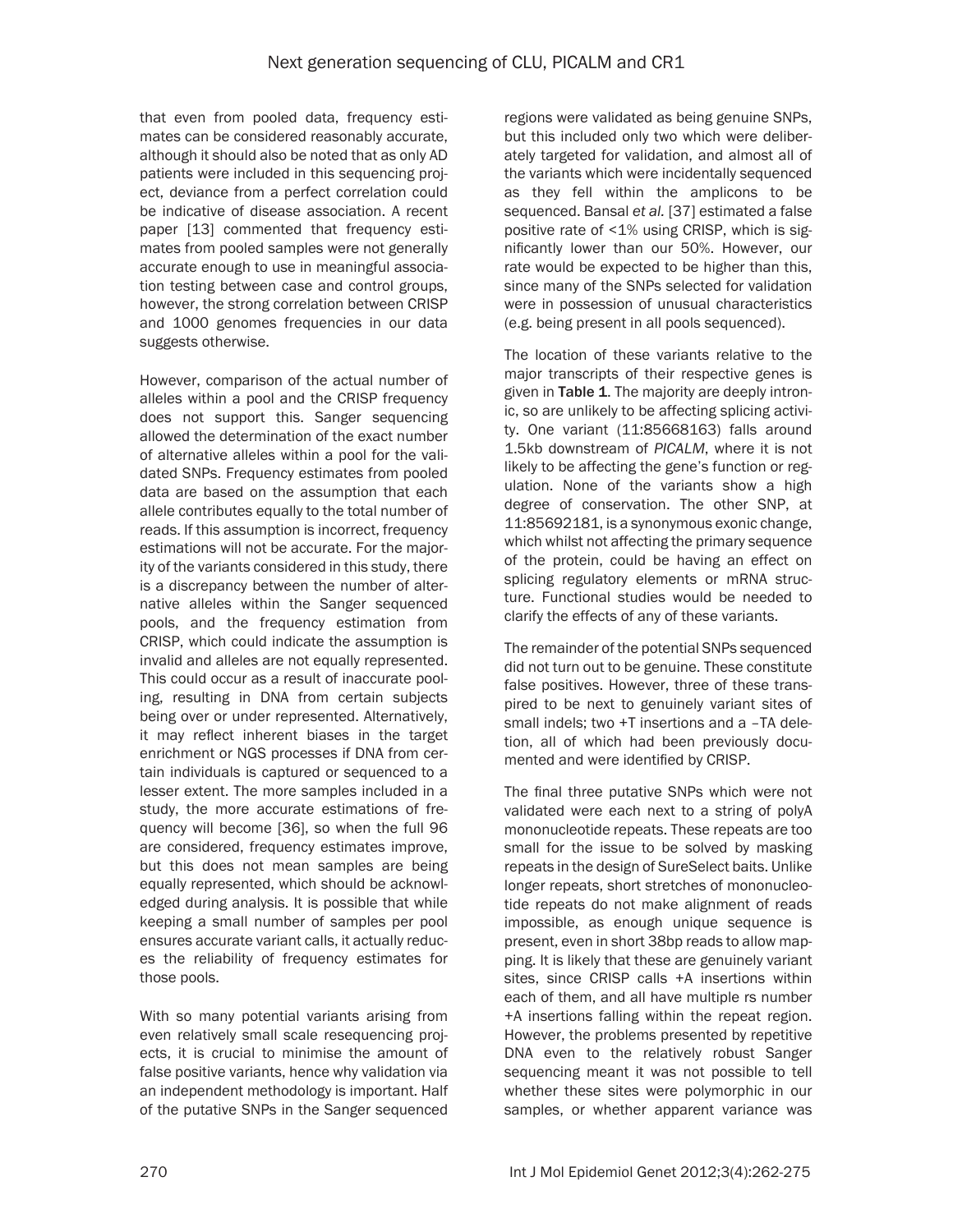simply an artefact of slippage during Sanger sequencing or PCR amplification [38].

It was hoped that running CRISP on data which had been realigned around indels and had had base quality scores recalibrated using GATK would reduce these false positive SNP calls, and for two of the variants next to mononucleotide repeats this was the case, but not for the other one, or for the three spurious "SNPs" called next to indel sites. From this, it can be said that GATK is useful in clearing up some false positive calls, but certainly does not work for all, and a more reliable and less time consuming approach to avoiding these false positives might be to be aware of documented indels and mononucleotide repeats which could cause potential issues, and regard any SNPs called close to these sites with caution.

## Acknowledgements

We thank the Alzheimer's Research UK (ARUK) consortium for collection of the samples used, and to the patients and families whose participation made this work possible. We also thank ARUK and the Big Lottery Fund for financial support of this project, and ARUK for funding the PhD studentship of Jenny Lord.

The Alzheimer's Research UK consortium: Peter Passmore, Bernadette McGuinness, Janet Johnston, Stephen Todd, Queen's University Belfast, UK; Reinhard Heun (now at Royal Derby Hospital), Heike Kölsch, University of Bonn, Germany; Patrick G. Kehoe, University of Bristol, UK; Nigel M. Hooper, Emma R.L.C. Vardy (now at University of Newcastle), University of Leeds, UK; David M. Mann, University of Manchester, UK; Kristelle Brown, Noor Kalsheker, Kevin Morgan, University of Nottingham, UK; A. David Smith, Gordon Wilcock, Donald Warden, University of Oxford (OPTIMA), UK; Clive Holmes, University of Southampton, UK.

# Disclosure statement

There are no actual or potential conflicts of interest to disclose.

Address correspondence to: Dr. Kevin Morgan, Human Genomics and Molecular Genetics, Institute of Genetics, School of Molecular Medical Sciences, A Floor, West Block, Room 1306, Queens Medical Centre, Nottingham NG7 2UH, United Kingdom. Tel: 0115 8230724; E-mail: [kevin.morgan@nottingham.](mailto:kevin.morgan@nottingham.ac.uk) [ac.uk](mailto:kevin.morgan@nottingham.ac.uk)

### References

- [1] Gatz M, Reynolds CA, Fratiglioni L, Johansson B, Mortimer JA, Berg S, Fiske A and Pedersen NL. Role of genes and environments for explaining Alzheimer disease. Arch Gen Psychiatry 2006; 63: 168-174.
- [2] Pericak-Vance MA, Bebout JL, Gaskell PC Jr, Yamaoka LH, Hung WY, Alberts MJ, Walker AP, Bartlett RJ, Haynes CA, Welsh KA and et al. Linkage studies in familial Alzheimer disease: evidence for chromosome 19 linkage. Am J Hum Genet 1991; 48: 1034-1050.
- [3] Harold D, Abraham R, Hollingworth P, Sims R, Gerrish A, Hamshere ML, Pahwa JS, Moskvina V, Dowzell K, Williams A, Jones N, Thomas C, Stretton A, Morgan AR, Lovestone S, Powell J, Proitsi P, Lupton MK, Brayne C, Rubinsztein DC, Gill M, Lawlor B, Lynch A, Morgan K, Brown KS, Passmore PA, Craig D, McGuinness B, Todd S, Holmes C, Mann D, Smith AD, Love S, Kehoe PG, Hardy J, Mead S, Fox N, Rossor M, Collinge J, Maier W, Jessen F, Schurmann B, van den Bussche H, Heuser I, Kornhuber J, Wiltfang J, Dichgans M, Frolich L, Hampel H, Hull M, Rujescu D, Goate AM, Kauwe JS, Cruchaga C, Nowotny P, Morris JC, Mayo K, Sleegers K, Bettens K, Engelborghs S, De Deyn PP, Van Broeckhoven C, Livingston G, Bass NJ, Gurling H, McQuillin A, Gwilliam R, Deloukas P, Al-Chalabi A, Shaw CE, Tsolaki M, Singleton AB, Guerreiro R, Muhleisen TW, Nothen MM, Moebus S, Jockel KH, Klopp N, Wichmann HE, Carrasquillo MM, Pankratz VS, Younkin SG, Holmans PA, O'Donovan M, Owen MJ and Williams J. Genome-wide association study identifies variants at CLU and PICALM associated with Alzheimer's disease. Nat Genet 2009; 41: 1088-1093.
- [4] Lambert JC, Heath S, Even G, Campion D, Sleegers K, Hiltunen M, Combarros O, Zelenika D, Bullido MJ, Tavernier B, Letenneur L, Bettens K, Berr C, Pasquier F, Fievet N, Barberger-Gateau P, Engelborghs S, De Deyn P, Mateo I, Franck A, Helisalmi S, Porcellini E, Hanon O, de Pancorbo MM, Lendon C, Dufouil C, Jaillard C, Leveillard T, Alvarez V, Bosco P, Mancuso M, Panza F, Nacmias B, Bossu P, Piccardi P, Annoni G, Seripa D, Galimberti D, Hannequin D, Licastro F, Soininen H, Ritchie K, Blanche H, Dartigues JF, Tzourio C, Gut I, Van Broeckhoven C, Alperovitch A, Lathrop M and Amouyel P. Genome-wide association study identifies variants at CLU and CR1 associated with Alzheimer's disease. Nat Genet 2009; 41: 1094-1099.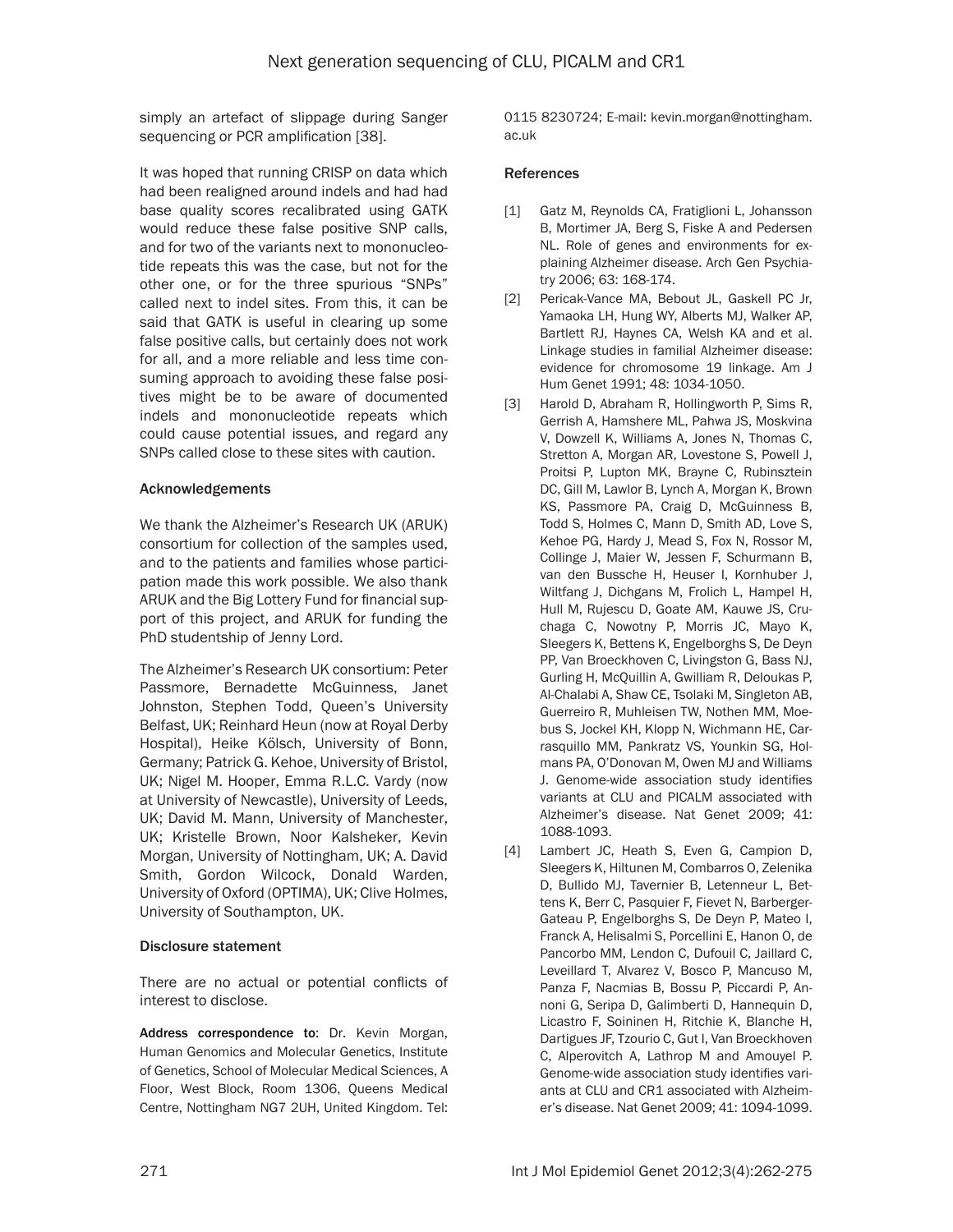- [5] Seshadri S, Fitzpatrick AL, Ikram MA, DeStefano AL, Gudnason V, Boada M, Bis JC, Smith AV, Carassquillo MM, Lambert JC, Harold D, Schrijvers EM, Ramirez-Lorca R, Debette S, Longstreth WT Jr, Janssens AC, Pankratz VS, Dartigues JF, Hollingworth P, Aspelund T, Hernandez I, Beiser A, Kuller LH, Koudstaal PJ, Dickson DW, Tzourio C, Abraham R, Antunez C, Du Y, Rotter JI, Aulchenko YS, Harris TB, Petersen RC, Berr C, Owen MJ, Lopez-Arrieta J, Varadarajan BN, Becker JT, Rivadeneira F, Nalls MA, Graff-Radford NR, Campion D, Auerbach S, Rice K, Hofman A, Jonsson PV, Schmidt H, Lathrop M, Mosley TH, Au R, Psaty BM, Uitterlinden AG, Farrer LA, Lumley T, Ruiz A, Williams J, Amouyel P, Younkin SG, Wolf PA, Launer LJ, Lopez OL, van Duijn CM and Breteler MM. Genome-wide analysis of genetic loci associated with Alzheimer disease. JAMA 2010; 303: 1832-1840.
- [6] Hollingworth P, Harold D, Sims R, Gerrish A, Lambert JC, Carrasquillo MM, Abraham R, Hamshere ML, Pahwa JS, Moskvina V, Dowzell K, Jones N, Stretton A, Thomas C, Richards A, Ivanov D, Widdowson C, Chapman J, Lovestone S, Powell J, Proitsi P, Lupton MK, Brayne C, Rubinsztein DC, Gill M, Lawlor B, Lynch A, Brown KS, Passmore PA, Craig D, McGuinness B, Todd S, Holmes C, Mann D, Smith AD, Beaumont H, Warden D, Wilcock G, Love S, Kehoe PG, Hooper NM, Vardy ER, Hardy J, Mead S, Fox NC, Rossor M, Collinge J, Maier W, Jessen F, Ruther E, Schurmann B, Heun R, Kolsch H, van den Bussche H, Heuser I, Kornhuber J, Wiltfang J, Dichgans M, Frolich L, Hampel H, Gallacher J, Hull M, Rujescu D, Giegling I, Goate AM, Kauwe JS, Cruchaga C, Nowotny P, Morris JC, Mayo K, Sleegers K, Bettens K, Engelborghs S, De Deyn PP, Van Broeckhoven C, Livingston G, Bass NJ, Gurling H, McQuillin A, Gwilliam R, Deloukas P, Al-Chalabi A, Shaw CE, Tsolaki M, Singleton AB, Guerreiro R, Muhleisen TW, Nothen MM, Moebus S, Jockel KH, Klopp N, Wichmann HE, Pankratz VS, Sando SB, Aasly JO, Barcikowska M, Wszolek ZK, Dickson DW, Graff-Radford NR, Petersen RC, van Duijn CM, Breteler MM, Ikram MA, Destefano AL, Fitzpatrick AL, Lopez O, Launer LJ, Seshadri S, Berr C, Campion D, Epelbaum J, Dartigues JF, Tzourio C, Alperovitch A, Lathrop M, Feulner TM, Friedrich P, Riehle C, Krawczak M, Schreiber S, Mayhaus M, Nicolhaus S, Wagenpfeil S, Steinberg S, Stefansson H, Stefansson K, Snaedal J, Bjornsson S, Jonsson PV, Chouraki V, Genier-Boley B, Hiltunen M, Soininen H, Combarros O, Zelenika D, Delepine M, Bullido MJ, Pasquier F, Mateo I, Frank-Garcia A, Porcellini E, Hanon O, Coto E, Alvarez V, Bosco P, Siciliano G, Mancuso M, Panza F, Solfrizzi V,

Nacmias B, Sorbi S, Bossu P, Piccardi P, Arosio B, Annoni G, Seripa D, Pilotto A, Scarpini E, Galimberti D, Brice A, Hannequin D, Licastro F, Jones L, Holmans PA, Jonsson T, Riemenschneider M, Morgan K, Younkin SG, Owen MJ, O'Donovan M, Amouyel P and Williams J. Common variants at ABCA7, MS4A6A/MS4A4E, EPHA1, CD33 and CD2AP are associated with Alzheimer's disease. Nat Genet 2011; 43: 429-435.

- [7] Naj AC, Jun G, Beecham GW, Wang LS, Vardarajan BN, Buros J, Gallins PJ, Buxbaum JD, Jarvik GP, Crane PK, Larson EB, Bird TD, Boeve BF, Graff-Radford NR, De Jager PL, Evans D, Schneider JA, Carrasquillo MM, Ertekin-Taner N, Younkin SG, Cruchaga C, Kauwe JS, Nowotny P, Kramer P, Hardy J, Huentelman MJ, Myers AJ, Barmada MM, Demirci FY, Baldwin CT, Green RC, Rogaeva E, George-Hyslop PS, Arnold SE, Barber R, Beach T, Bigio EH, Bowen JD, Boxer A, Burke JR, Cairns NJ, Carlson CS, Carney RM, Carroll SL, Chui HC, Clark DG, Corneveaux J, Cotman CW, Cummings JL, Decarli C, Dekosky ST, Diaz-Arrastia R, Dick M, Dickson DW, Ellis WG, Faber KM, Fallon KB, Farlow MR, Ferris S, Frosch MP, Galasko DR, Ganguli M, Gearing M, Geschwind DH, Ghetti B, Gilbert JR, Gilman S, Giordani B, Glass JD, Growdon JH, Hamilton RL, Harrell LE, Head E, Honig LS, Hulette CM, Hyman BT, Jicha GA, Jin LW, Johnson N, Karlawish J, Karydas A, Kaye JA, Kim R, Koo EH, Kowall NW, Lah JJ, Levey AI, Lieberman AP, Lopez OL, Mack WJ, Marson DC, Martiniuk F, Mash DC, Masliah E, McCormick WC, McCurry SM, McDavid AN, McKee AC, Mesulam M, Miller BL, Miller CA, Miller JW, Parisi JE, Perl DP, Peskind E, Petersen RC, Poon WW, Quinn JF, Rajbhandary RA, Raskind M, Reisberg B, Ringman JM, Roberson ED, Rosenberg RN, Sano M, Schneider LS, Seeley W, Shelanski ML, Slifer MA, Smith CD, Sonnen JA, Spina S, Stern RA, Tanzi RE, Trojanowski JQ, Troncoso JC, Van Deerlin VM, Vinters HV, Vonsattel JP, Weintraub S, Welsh-Bohmer KA, Williamson J, Woltjer RL, Cantwell LB, Dombroski BA, Beekly D, Lunetta KL, Martin ER, Kamboh MI, Saykin AJ, Reiman EM, Bennett DA, Morris JC, Montine TJ, Goate AM, Blacker D, Tsuang DW, Hakonarson H, Kukull WA, Foroud TM, Haines JL, Mayeux R, Pericak-Vance MA, Farrer LA and Schellenberg GD. Common variants at MS4A4/ MS4A6E, CD2AP, CD33 and EPHA1 are associated with late-onset Alzheimer's disease. Nat Genet 2011; 43: 436-441.
- [8] Nejentsev S, Walker N, Riches D, Egholm M and Todd JA. Rare variants of IFIH1, a gene implicated in antiviral responses, protect against type 1 diabetes. Science 2009; 324: 387-389.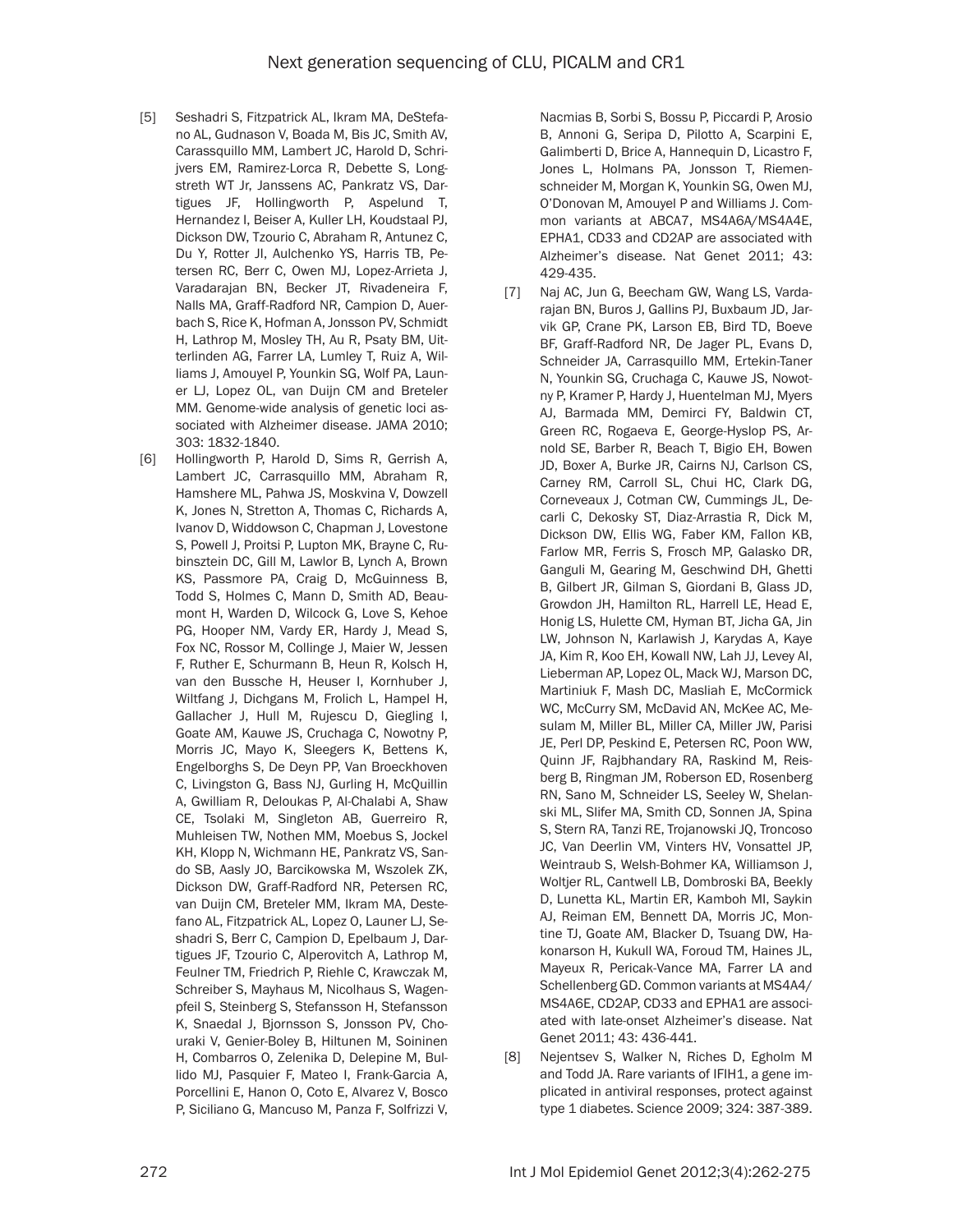- [9] Johansen CT, Wang J, Lanktree MB, Cao H, Mc-Intyre AD, Ban MR, Martins RA, Kennedy BA, Hassell RG, Visser ME, Schwartz SM, Voight BF, Elosua R, Salomaa V, O'Donnell CJ, Dallinga-Thie GM, Anand SS, Yusuf S, Huff MW, Kathiresan S and Hegele RA. Excess of rare variants in genes identified by genome-wide association study of hypertriglyceridemia. Nat Genet 2010; 42: 684-687.
- [10] Rivas MA, Beaudoin M, Gardet A, Stevens C, Sharma Y, Zhang CK, Boucher G, Ripke S, Ellinghaus D, Burtt N, Fennell T, Kirby A, Latiano A, Goyette P, Green T, Halfvarson J, Haritunians T, Korn JM, Kuruvilla F, Lagace C, Neale B, Lo KS, Schumm P, Torkvist L, Dubinsky MC, Brant SR, Silverberg MS, Duerr RH, Altshuler D, Gabriel S, Lettre G, Franke A, D'Amato M, McGovern DP, Cho JH, Rioux JD, Xavier RJ and Daly MJ. Deep resequencing of GWAS loci identifies independent rare variants associated with inflammatory bowel disease. Nat Genet 2011; 43: 1066-1073.
- [11] Nielsen R, Paul JS, Albrechtsen A and Song YS. Genotype and SNP calling from next-generation sequencing data. Nat Rev Genet 2011; 12: 443-451.
- [12] Mamanova L, Coffey AJ, Scott CE, Kozarewa I, Turner EH, Kumar A, Howard E, Shendure J and Turner DJ. Target-enrichment strategies for next-generation sequencing. Nat Methods 2010; 7: 111-118.
- [13] Day-Williams AG, McLay K, Drury E, Edkins S, Coffey AJ, Palotie A and Zeggini E. An evaluation of different target enrichment methods in pooled sequencing designs for complex disease association studies. PLoS ONE 2011; 6: e26279.
- [14] Treangen TJ and Salzberg SL. Repetitive DNA and next-generation sequencing: computational challenges and solutions. Nat Rev Genet 2012; 13: 36-46.
- [15] Sanger F, Nicklen S and Coulson AR. DNA sequencing with chain-terminating inhibitors. Proc Natl Acad Sci USA 1977; 74: 5463-5467.
- [16] Ovcharenko I, Nobrega MA, Loots GG and Stubbs L. ECR Browser: a tool for visualizing and accessing data from comparisons of multiple vertebrate genomes. Nucleic Acids Res 2004; 32: W280-286.
- [17] Homer N, Merriman B and Nelson SF. BFAST: an alignment tool for large scale genome resequencing. PLoS ONE 2009; 4: e7767.
- [18] Lander ES, Linton LM, Birren B, Nusbaum C, Zody MC, Baldwin J, Devon K, Dewar K, Doyle M, FitzHugh W, Funke R, Gage D, Harris K, Heaford A, Howland J, Kann L, Lehoczky J, LeVine R, McEwan P, McKernan K, Meldrim J, Mesirov JP, Miranda C, Morris W, Naylor J, Raymond C, Rosetti M, Santos R, Sheridan A, Sougnez C,

Stange-Thomann N, Stojanovic N, Subramanian A, Wyman D, Rogers J, Sulston J, Ainscough R, Beck S, Bentley D, Burton J, Clee C, Carter N, Coulson A, Deadman R, Deloukas P, Dunham A, Dunham I, Durbin R, French L, Grafham D, Gregory S, Hubbard T, Humphray S, Hunt A, Jones M, Lloyd C, McMurray A, Matthews L, Mercer S, Milne S, Mullikin JC, Mungall A, Plumb R, Ross M, Shownkeen R, Sims S, Waterston RH, Wilson RK, Hillier LW, McPherson JD, Marra MA, Mardis ER, Fulton LA, Chinwalla AT, Pepin KH, Gish WR, Chissoe SL, Wendl MC, Delehaunty KD, Miner TL, Delehaunty A, Kramer JB, Cook LL, Fulton RS, Johnson DL, Minx PJ, Clifton SW, Hawkins T, Branscomb E, Predki P, Richardson P, Wenning S, Slezak T, Doggett N, Cheng JF, Olsen A, Lucas S, Elkin C, Uberbacher E, Frazier M, Gibbs RA, Muzny DM, Scherer SE, Bouck JB, Sodergren EJ, Worley KC, Rives CM, Gorrell JH, Metzker ML, Naylor SL, Kucherlapati RS, Nelson DL, Weinstock GM, Sakaki Y, Fujiyama A, Hattori M, Yada T, Toyoda A, Itoh T, Kawagoe C, Watanabe H, Totoki Y, Taylor T, Weissenbach J, Heilig R, Saurin W, Artiguenave F, Brottier P, Bruls T, Pelletier E, Robert C, Wincker P, Smith DR, Doucette-Stamm L, Rubenfield M, Weinstock K, Lee HM, Dubois J, Rosenthal A, Platzer M, Nyakatura G, Taudien S, Rump A, Yang H, Yu J, Wang J, Huang G, Gu J, Hood L, Rowen L, Madan A, Qin S, Davis RW, Federspiel NA, Abola AP, Proctor MJ, Myers RM, Schmutz J, Dickson M, Grimwood J, Cox DR, Olson MV, Kaul R, Raymond C, Shimizu N, Kawasaki K, Minoshima S, Evans GA, Athanasiou M, Schultz R, Roe BA, Chen F, Pan H, Ramser J, Lehrach H, Reinhardt R, McCombie WR, de la Bastide M, Dedhia N, Blöcker H, Hornischer K, Nordsiek G, Agarwala R, Aravind L, Bailey JA, Bateman A, Batzoglou S, Birney E, Bork P, Brown DG, Burge CB, Cerutti L, Chen HC, Church D, Clamp M, Copley RR, Doerks T, Eddy SR, Eichler EE, Furey TS, Galagan J, Gilbert JG, Harmon C, Hayashizaki Y, Haussler D, Hermjakob H, Hokamp K, Jang W, Johnson LS, Jones TA, Kasif S, Kaspryzk A, Kennedy S, Kent WJ, Kitts P, Koonin EV, Korf I, Kulp D, Lancet D, Lowe TM, McLysaght A, Mikkelsen T, Moran JV, Mulder N, Pollara VJ, Ponting CP, Schuler G, Schultz J, Slater G, Smit AF, Stupka E, Szustakowski J, Thierry-Mieg D, Thierry-Mieg J, Wagner L, Wallis J, Wheeler R, Williams A, Wolf YI, Wolfe KH, Yang SP, Yeh RF, Collins F, Guyer MS, Peterson J, Felsenfeld A, Wetterstrand KA, Patrinos A, Morgan MJ, de Jong P, Catanese JJ, Osoegawa K, Shizuya H, Choi S, Chen YJ. International Human Genome Sequencing Consortium. Initial sequencing and analysis of the human genome. Nature 2001; 409: 860-921.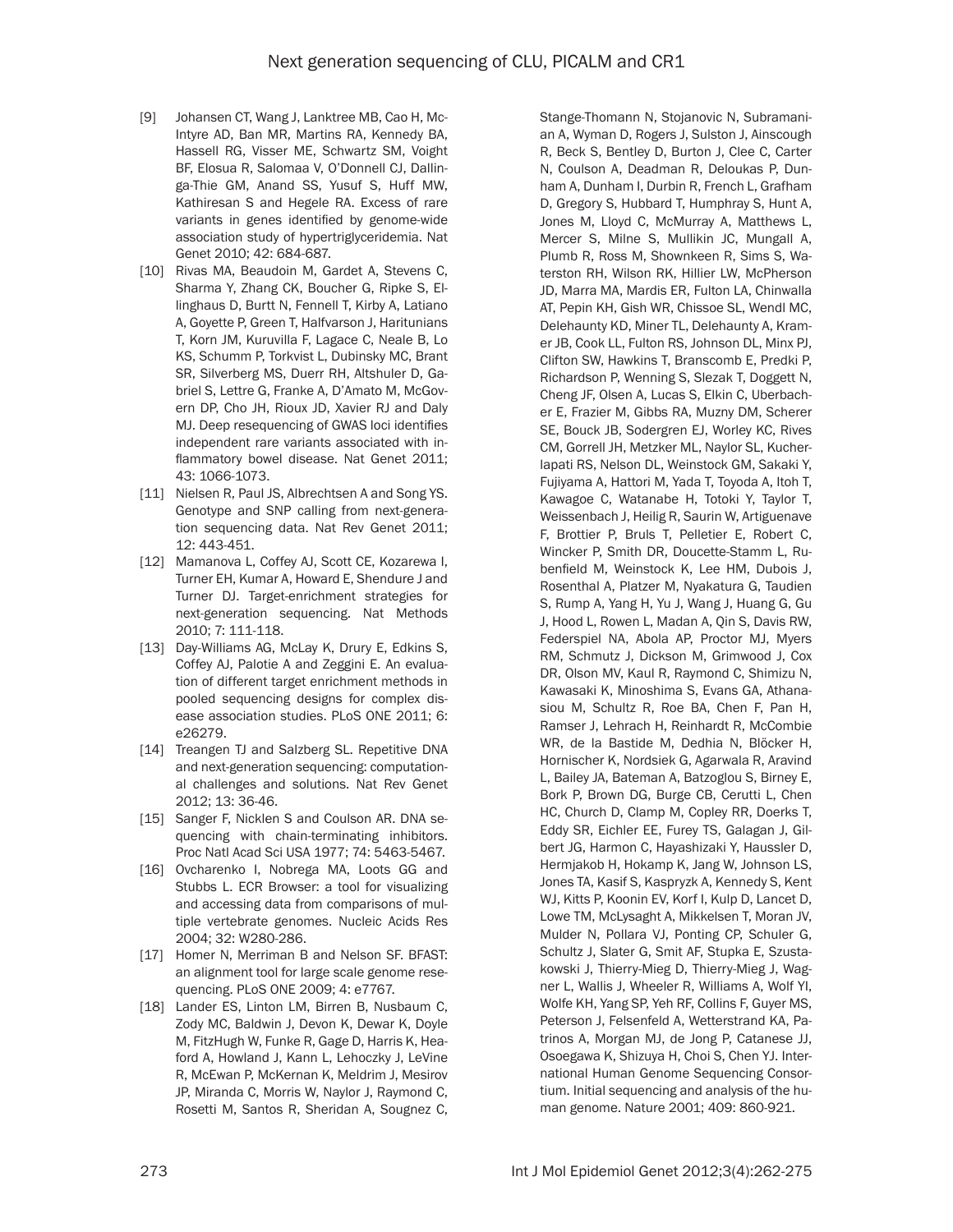- [19] Lassmann T, Hayashizaki Y and Daub CO. SAMStat: monitoring biases in next generation sequencing data. Bioinformatics 2011; 27: 130-131.
- [20] Li H, Handsaker B, Wysoker A, Fennell T, Ruan J, Homer N, Marth G, Abecasis G and Durbin R. The Sequence Alignment/Map format and SAMtools. Bioinformatics 2009; 25: 2078- 2079.
- [21] Robinson JT, Thorvaldsdottir H, Winckler W, Guttman M, Lander ES, Getz G and Mesirov JP. Integrative genomics viewer. Nat Biotechnol 2011; 29: 24-26.
- [22] Bansal V. A statistical method for the detection of variants from next-generation resequencing of DNA pools. Bioinformatics 2010; 26: i318- 324.
- [23] McLaren W, Pritchard B, Rios D, Chen Y, Flicek P and Cunningham F. Deriving the consequences of genomic variants with the Ensembl API and SNP Effect Predictor. Bioinformatics 2010; 26: 2069-2070.
- [24] McKenna A, Hanna M, Banks E, Sivachenko A, Cibulskis K, Kernytsky A, Garimella K, Altshuler D, Gabriel S, Daly M and DePristo MA. The Genome Analysis Toolkit: a MapReduce framework for analyzing next-generation DNA sequencing data. Genome Res 2010; 20: 1297-1303.
- [25] DePristo MA, Banks E, Poplin R, Garimella KV, Maguire JR, Hartl C, Philippakis AA, del Angel G, Rivas MA, Hanna M, McKenna A, Fennell TJ, Kernytsky AM, Sivachenko AY, Cibulskis K, Gabriel SB, Altshuler D and Daly MJ. A framework for variation discovery and genotyping using next-generation DNA sequencing data. Nat Genet 2011; 43: 491-498.
- [26] Rozen S and Skaletsky H. Primer3 on the WWW for general users and for biologist programmers. Methods Mol Biol 2000; 132: 365- 386.
- [27] Kent WJ, Sugnet CW, Furey TS, Roskin KM, Pringle TH, Zahler AM and Haussler D. The human genome browser at UCSC. Genome Res 2002; 12: 996-1006.
- [28] Li H. Tabix: fast retrieval of sequence features from generic TAB-delimited files. Bioinformatics 2011; 27: 718-719.
- [29] Altshuler D, Durbin RM, Abecasis GR, Bentley DR, Chakravarti A, Clark AG, Collins FS, De La Vega FM, Donnelly P, Egholm M, Flicek P, Gabriel SB, Gibbs RA, Knoppers BM, Lander ES, Lehrach H, Mardis ER, McVean GA, Nickerson DA, Peltonen L, Schafer AJ, Sherry ST, Wang J, Wilson R, Gibbs RA, Deiros D, Metzker M, Muzny D, Reid J, Wheeler D, Wang J, Li J, Jian M, Li G, Li R, Liang H, Tian G, Wang B, Wang J, Wang W, Yang H, Zhang X, Zheng H, Lander ES, Altshuler DL, Ambrogio L, Bloom T, Cibulskis K,

Fennell TJ, Gabriel SB, Jaffe DB, Shefler E, Sougnez CL, Bentley DR, Gormley N, Humphray S, Kingsbury Z, Kokko-Gonzales P, Stone J, McKernan KJ, Costa GL, Ichikawa JK, Lee CC, Sudbrak R, Lehrach H, Borodina TA, Dahl A, Davydov AN, Marquardt P, Mertes F, Nietfeld W, Rosenstiel P, Schreiber S, Soldatov AV, Timmermann B, Tolzmann M, Egholm M, Affourtit J, Ashworth D, Attiya S, Bachorski M, Buglione E, Burke A, Caprio A, Celone C, Clark S, Conners D, Desany B, Gu L, Guccione L, Kao K, Kebbler J, Knowlton J, Labrecque M, McDade L, Mealmaker C, Minderman M, Nawrocki A, Niazi F, Pareja K, Ramenani R, Riches D, Song W, Turcotte C, Wang S, Mardis ER, Wilson RK, Dooling D, Fulton L, Fulton R, Weinstock G, Durbin RM, Burton J, Carter DM, Churcher C, Coffey A, Cox A, Palotie A, Quail M, Skelly T, Stalker J, Swerdlow HP, Turner D, De Witte A, Giles S, Gibbs RA, Wheeler D, Bainbridge M, Challis D, Sabo A, Yu F, Yu J, Wang J, Fang X, Guo X, Li R, Li Y, Luo R, Tai S, Wu H, Zheng H, Zheng X, Zhou Y, Li G, Wang J, Yang H, Marth GT, Garrison EP, Huang W, Indap A, Kural D, Lee WP, Leong WF, Quinlan AR, Stewart C, Stromberg MP, Ward AN, Wu J, Lee C, Mills RE, Shi X, Daly MJ, DePristo MA, Altshuler DL, Ball AD, Banks E, Bloom T, Browning BL, Cibulskis K, Fennell TJ, Garimella KV, Grossman SR, Handsaker RE, Hanna M, Hartl C, Jaffe DB, Kernytsky AM, Korn JM, Li H, Maguire JR, Mc-Carroll SA, McKenna A, Nemesh JC, Philippakis AA, Poplin RE, Price A, Rivas MA, Sabeti PC, Schaffner SF, Shefler E, Shlyakhter IA, Cooper DN, Ball EV, Mort M, Phillips AD, Stenson PD, Sebat J, Makarov V, Ye K, Yoon SC, Bustamante CD, Clark AG, Boyko A, Degenhardt J, Gravel S, Gutenkunst RN, Kaganovich M, Keinan A, Lacroute P, Ma X, Reynolds A, Clarke L, Flicek P, Cunningham F, Herrero J, Keenen S, Kulesha E, Leinonen R, McLaren WM, Radhakrishnan R, Smith RE, Zalunin V, Zheng-Bradley X, Korbel JO, Stütz AM, Humphray S, Bauer M, Cheetham RK, Cox T, Eberle M, James T, Kahn S, Murray L, Chakravarti A, Ye K, De La Vega FM, Fu Y, Hyland FC, Manning JM, McLaughlin SF, Peckham HE, Sakarya O, Sun YA, Tsung EF, Batzer MA, Konkel MK, Walker JA, Sudbrak R, Albrecht MW, Amstislavskiy VS, Herwig R, Parkhomchuk DV, Sherry ST, Agarwala R, Khouri HM, Morgulis AO, Paschall JE, Phan LD, Rotmistrovsky KE, Sanders RD, Shumway MF, Xiao C, McVean GA, Auton A, Iqbal Z, Lunter G, Marchini JL, Moutsianas L, Myers S, Tumian A, Desany B, Knight J, Winer R, Craig DW, Beckstrom-Sternberg SM, Christoforides A, Kurdoglu AA, Pearson JV, Sinari SA, Tembe WD, Haussler D, Hinrichs AS, Katzman SJ, Kern A, Kuhn RM, Przeworski M, Hernandez RD, Howie